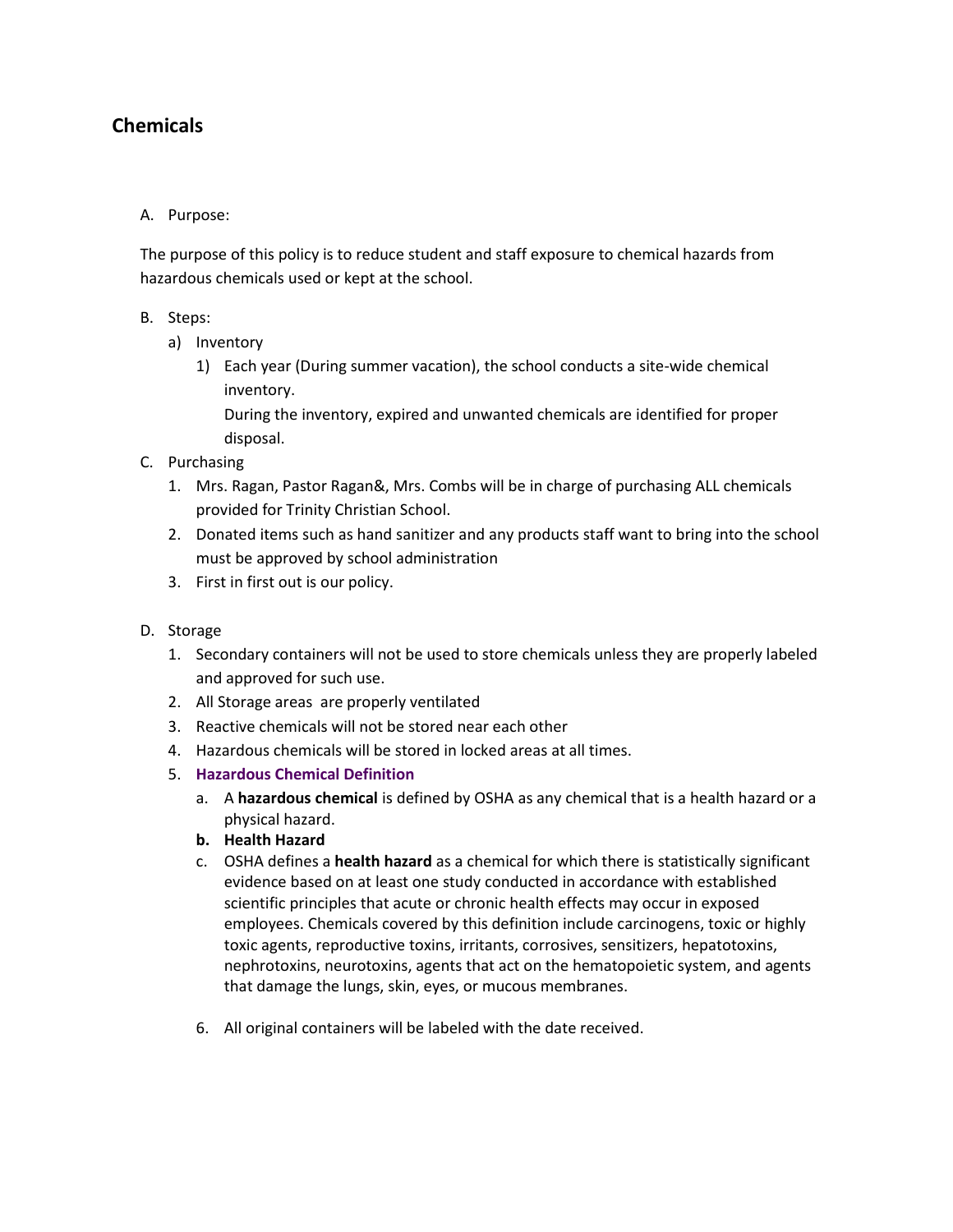#### D. Disposal

1. Unwanted, unused, and outdated chemicals should be identified as soon as possible. This is done once a year during summer vacation.

2. Disposal will follow state regulations. Pouring down the drain or throwing in the trash is not acceptable.

3. The school has a budget for proper disposal of hazardous waste. Please see Mrs. Brenda Combs if you have any questions on this.

E. Spills, Explosions, and Accidents (including inhalation, ingestion, or direct contact.)

1. **Spill Cleanup**

- a. **General Notes on Chemical Spills**
- Spills should be contained, the area cleared of students, and the spill cleaned up immediately.
- Waste from spill cleanup should be disposed of appropriately.

Chemistry Lab will be equipped with a clean up kit.

 After floor spill has been thoroughly cleaned up in the appropriate manner, the area should be mopped dry to minimize the risk of slipping and falling.

## **Spills that Constitute Fire Hazard**

- Extinguish all flames immediately.
- Shut down all experiments.
- Vacate the room until the situation has been corrected.

#### **Other Spills**

- . Use an absorbent material to neutralize the liquids. Materials include:
- for acids, powdered sodium bicarbonate
- for bromine, sodium thiosulfate solution (5-10%) or limewater
- for organic acids, halides, nonmetallic compounds, or inorganic acids, use slaked lime and soda ash